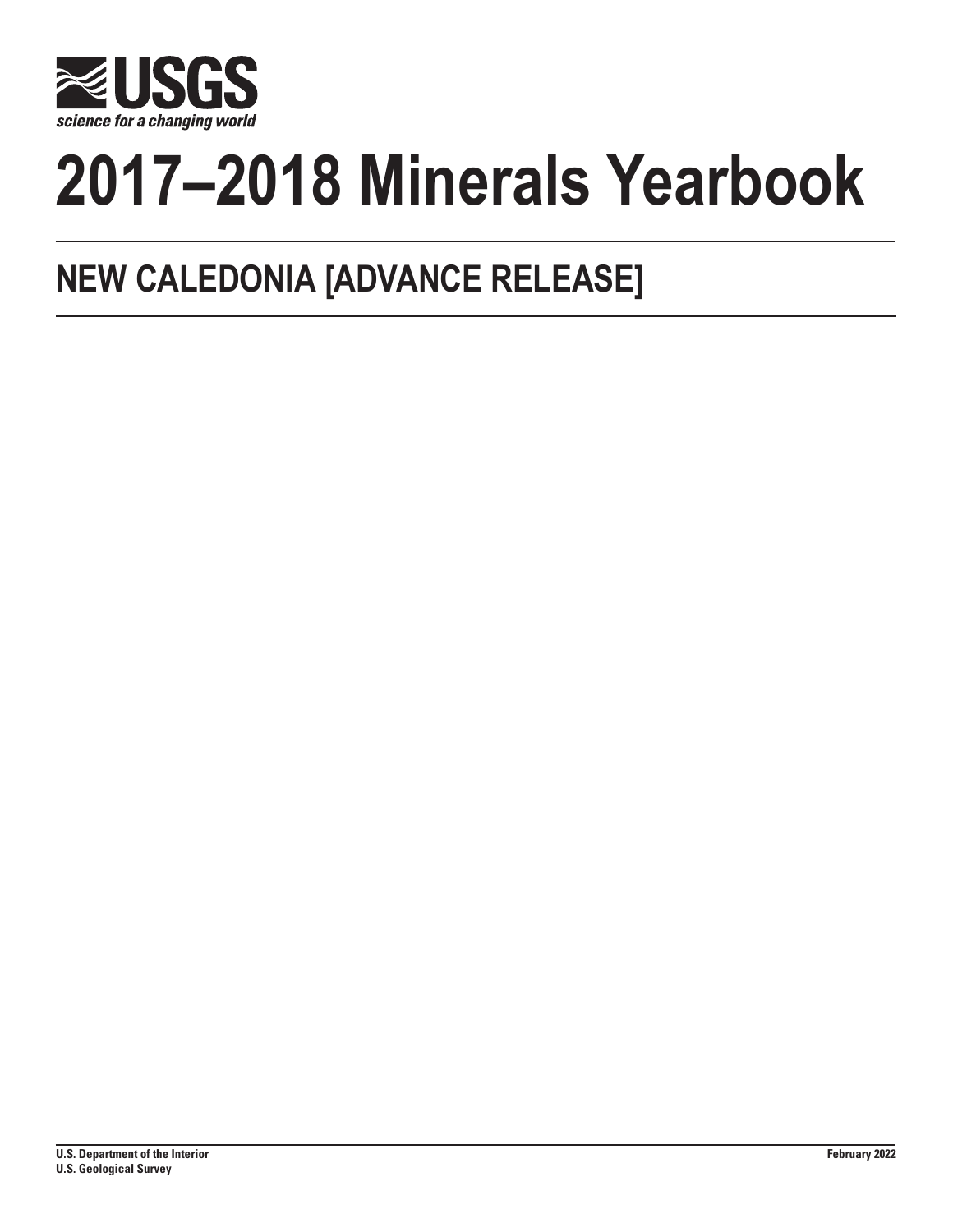## **The Mineral Industry of New Caledonia**

### By Spencer D. Buteyn

#### **Note: In this chapter, information for 2017 is followed by information for 2018.**

New Caledonia, an overseas territory of France, is located in the Pacific Ocean east of Australia. New Caledonia's mineral industry was characterized by nickel and cobalt mining and the production of ferronickel. In 2017, New Caledonia ranked third in global mined nickel production, accounting for 10% of global production. Approximately one-third of the surface area of the country's main island, Grande Terre, is covered by peridotites. Supergene alteration of these peridotites, caused by extensive tropical weathering, produced widespread nickel-cobalt laterite deposits. Mining of these deposits remained significant to New Caledonia's economy in 2017 (Direction de l'Industrie, des Mines et de l'Energie de la Nouvelle-Calédonie, 2009; Marsh and others, 2013, p. 3, 10; McRae, 2019).

#### **Minerals in the National Economy**

In 2016 (the latest year for which data were available), the real gross domestic product (GDP) of New Caledonia increased by 1.8%. The nickel mining industry accounted for 5% of New Caledonia's nominal GDP in 2016, which was an estimated 983 billion CFP francs (XPF)<sup>1</sup> (\$9.8 billion). In 2017, the total value of New Caledonia's exports increased by 12% to XPF 163.6 billion (\$1.62 billion), of which 91% was related to New Caledonia's mineral industry. This increase was owing to the increase in both the value and amount of mineral products. The value of ferronickel exports accounted for 48% of total exports, followed by nickel oxide, 17%; nickel ore, 15%; cobalt carbonate, 7%; and nickel hydroxide cake, 4%. China accounted for the largest share of New Caledonia's total exports at 39%, followed by the Republic of Korea, 19%; Taiwan, 9%; and Japan, 8%. The United States accounted for 4% of New Caledonia's exports. At the end of 2017, the nickel industry employed about 6,040 people, of which 89% were employed directly in mining and metallurgy and 11% were employed in associated activities (Institut de la Statistique et des Études Nouvelle-Caledonie, 2017b, 2018, 2019; Institut d'Emission d'Outre-mer, 2018, p. 10–11, 51–53).

#### **Production**

In 2017, New Caledonia produced 269,961 metric tons (t) of ferronickel with a nickel content of 73,219 t. This was a 3.3% increase in the gross weight and an 8.4% increase in the nickel content compared with those of 2016. Production of nickel ore increased by 7.3% to an alltime high of 16.6 million metric tons (Mt), and it contained 215,382 t of nickel, which was a 5.5% increase compared with that of 2016. Although the estimated cobalt content of laterite ore increased by 5.4%, the amount of

recoverable cobalt in nickel ore decreased by 18.0%. Nickel cobalt hydroxide cake (Ni content) production decreased by 10.2%. Production of nickel matte decreased to zero after Société Le Nickel (SLN) ceased nickel matte production in August 2016 (table 1; Eramet S.A., 2016).

#### **Structure of the Mineral Industry**

The New Caledonian Department of Industry, Mines and Energy (Directeur de l'Industrie, des Mines et de l'Énergie de la Nouvelle-Calédonie) (DIMENC) is the Government agency responsible for the development of the energy and mining industries. Within the DIMENC, the Mines and Quarry Service (Le Service des Mines et Carrières) regulates mining activities, including exploration, extraction, and environmental protection. The Mining Code of New Caledonia, established in 2009, provides companies with incentives to convert ore to metals within New Caledonia. Mining concessions are organized into the following three categories: large concessions granted to companies that simultaneously operate domestic refineries, concessions granted to small miners, and concessions granted to subcontractors operating on the behalf of mine owners (either refinery operators or small miners) (Australia Trade and Investment Commission, 2018; Direction de l'Industrie, des Mines et de l'Energie de Nouvelle-Calédonie, 2018; Institut d'Emission d'Outre-mer, 2018, p. 124).

SLN was owned jointly by Eramet S.A. of France, 56%; Société Territoriale Calédonienne de Participation Industrielle (STCPI), 34%; and Nisshin Steel Co. of Japan, 10%. SLN operated four nickel-cobalt laterite mines as well as the pyrometallurgical Doniambo plant, which produced ferronickel. Vale New Caledonia SAS (VNC), which was owned by Vale S.A. of Brazil, 95%, and La Société de Participation Minière du Sud Calédonien SAS (SPMSC), 5%, operated the hydrometallurgical Goro plant, which produced nickel oxide and recovered cobalt as a byproduct. Ore was supplied to the Goro plant by VNC's Goro nickel-cobalt mine. Koniambo Nickel SAS (KNS), which was jointly owned by Société Minière du Sud Pacifique (SMSP), 51%, and Glencore plc of Switzerland, 49%, operated the pyrometallurgical Koniambo plant and produced ferronickel from ore supplied by the company's Koniambo nickel mine. Nickel Mining Company SAS (NMC) (a joint venture between SMSP, 51%, and POSCO of the Republic of Korea, 49%) operated five nickel mines in the country. Ore produced by NMC was exported to the Republic of Korea for processing by the Gwangyang pyrometallurgical plant operated by Société du Nickel de Nouvelle-Calédonie et Corée (SNNC), which was jointly owned by SMSP, 51%, and POSCO, 49% (table 2; Institut d'Emission d'Outre-mer, 2018, p. 124–126).

<sup>1</sup> Where necessary, values have been converted from CFP francs (XPF) to U.S. dollars (US\$) at an annual average exchange rate of XFP 99.876=US\$1.00 for 2016 and XPF 100.694=US\$1.00 in 2017.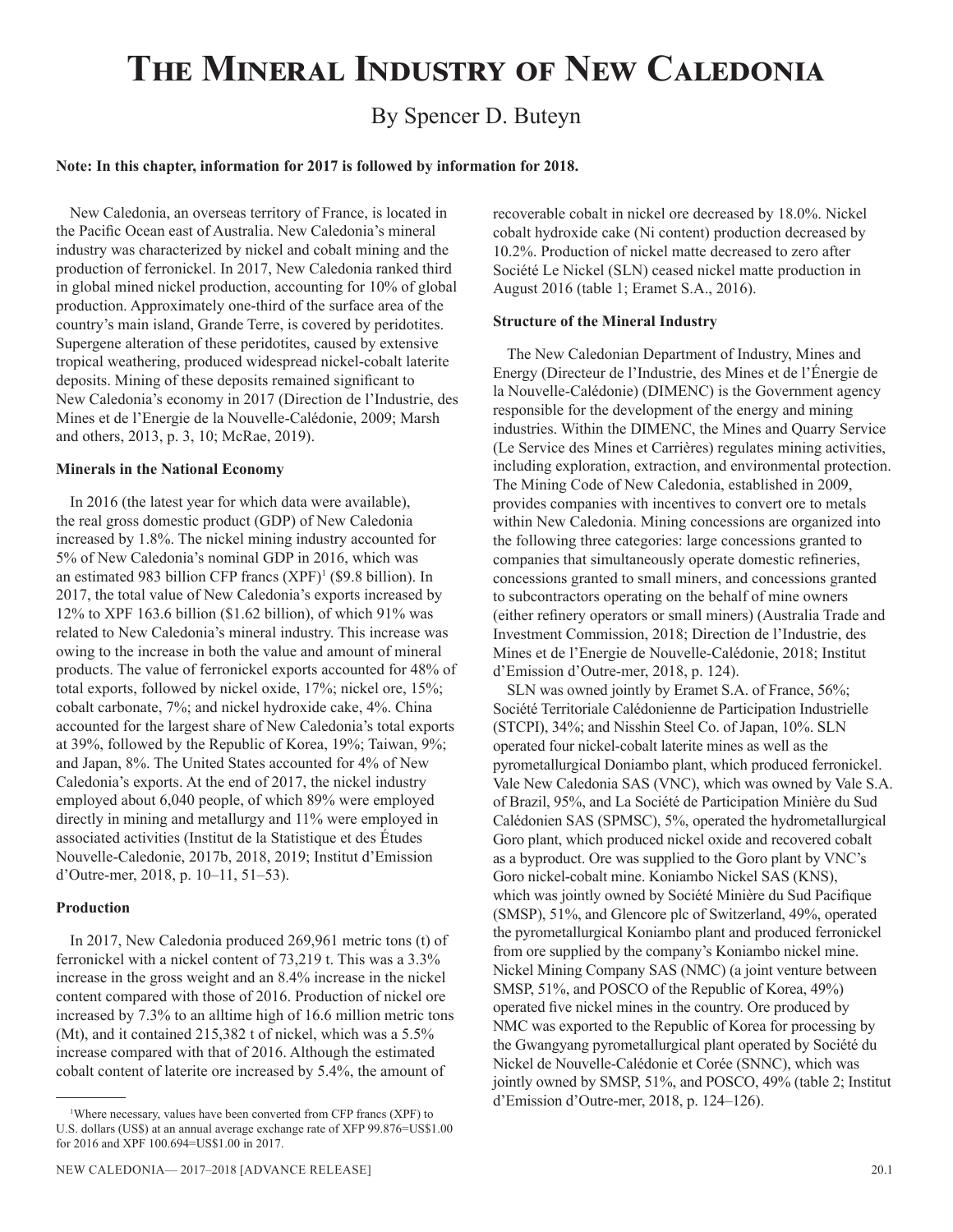#### **Commodity Review**

#### *Metals*

**Nickel and Cobalt.**—New Caledonia's nickel-cobalt laterite deposits were categorized into two main subtypes: a lower saprolite layer composed of weathering silicate minerals, and an overlaying limonite (also known as yellow laterite) layer composed of goethite. Limonite deposits in New Caledonia were reported to have an average grade of nearly 1.5% nickel, whereas the average grades of saprolite deposits ranged from 1.8% to 2.4% nickel. In 2017, saprolites accounted for 67.8% of nickel ore mined in the country, by gross weight, and limonite accounted for the remaining 32.2%. Limonite production was at an alltime high in 2017 after increasing by 22.9%, whereas saprolite production remained relatively stable, with a 1.2% increase (Marsh and others, 2013, p. 1, 17; Institut d'Emission d'Outre-mer, 2018, p. 122, 125).

Exports of nickel ore increased by 11.4% to 6.5 Mt in 2017, of which saprolite ore and limonite ore accounted for 91.3% and 8.7%, respectively. Exports of limonite increased by 32.5%, and exports of saprolite increased by 9.7%. Of the 5.9 Mt of saprolite exported in 2017, 3.5 Mt was exported to SNNC's Gwangyang plant in the Republic of Korea, which was an increase of 9.3%. The Gwangyang plant required 3.6 Mt of ore to operate at its full capacity of 54,000 metric tons per year (t/yr) of ferronickel. Exports of limonite increased in 2017 despite the shutdown in March 2016 of the Yabulu nickel and cobalt refinery in Queensland that was operated by Queensland Nickel Pty Ltd. of Australia. The Yabulu refinery had previously been the main destination for New Caledonia's limonite exports. The decrease in exports of limonite to Australia was offset by a 72% increase in exports of nickel ore (both limonite and saprolite) to China, for a total of 1.36 Mt exported to China in 2017. This shift toward Chinese markets was driven by a 23.4% increase in the average price of nickel ore exports to China. The Government responded to the price increase and the shutdown of the Yabulu refinery by granting authorization to certain small nickel ore miners to export laterite to China. New Caledonia's exports of metallurgical products also increased in 2017. The value of cobalt carbonate exports increased by 66.5%; nickel hydroxide cake, by 19.2%; ferronickel, 14.7%; and nickel oxide, 4.2% (Australian Broadcasting Corp., 2016; Institut d'Emission d'Outre-mer, 2018, p. 52, 124–125).

SLN operated the Doniambo plant in 2017, which had produced only ferronickel since the halting of nickel matte production in 2016. The Doniambo plant was supplied with ore solely from mines owned by SLN (including those operated through contractors), which produced 3.21 Mt of ore in 2017 compared with 3.19 Mt in 2016. The Doniambo plant produced 56,771 t of metallurgical products (Ni content of ferronickel) compared with 55,227 t (Ni content of ferronickel and nickel matte) in 2016. All ferronickel produced at Doniambo was sold directly to Eramet (Eramet S.A., 2018, p. 38, 40; Société Le Nickel, 2018, p. 5).

KNS continued the rampup of its Koniambo metallurgical plant in the North Province, which first began production in 2013. Production at the Koniambo plant increased by 29% to 17,500 t of ferronickel (Ni content) in 2017, which followed a

VNC operated the Goro hydrometallurgical plant, producing nickel oxide sinter and nickel hydroxide cake in the South Province. The finished nickel oxide product contained 78% nickel, and the nickel hydroxide cake contained 17% nickel and 2.5% cobalt. In 2017, VNC produced 40,300 t of nickel contained in finished products, which was a 17% increase compared with that produced in 2016. VNC also recovered cobalt as a byproduct and produced 2,780 t of cobalt in intermediate products, which was a decrease of 13%. The plant was supplied by the Goro Mine, which produced 3.0 Mt of ore at a grade of 1.47% nickel in 2017 compared with 2.9 Mt at a grade of 1.53% nickel in 2016. The company reported that the facility was expected to operate at a capacity of 57,000 t/yr of nickel in nickel oxide and 4,500 t/yr of cobalt in intermediate products in 2022 (Institut d'Emission d'Outre-mer, 2018, p. 124, 126; Vale S.A., 2018, p. 46, 49–50, 55).

#### **MINERAL INDUSTRY HIGHLIGHTS IN 2018**

In 2018, New Caledonia's nickel ore production increased slightly compared with the record production set in 2017. Production of ferronickel (Ni content) increased by 12%. The amount of cobalt recovered from nickel mining decreased by an estimated 24%. Production of cement decreased by 17%, and that of nickel oxide sinter (Ni content) decreased by 16%. The gross weight of nickel-cobalt laterite exported in 2018 totaled 6.8 Mt, which was an increase of 4% from that of 2016 (table 1; Direction de l'Industrie, des Mines et de l'Energie de Nouvelle-Calédonie, 2019).

In August 2018, protestors objecting to the expansion of the mine blockaded the entrance to the Kouaoua nickel mining center, thus forcing SLN to halt operations. The blockade was removed in November and operations at the site resumed. In addition, the mine site had 20 cases of arson during the course of the year, which caused damage to the mine's conveyor belt (Eramet S.A., 2019; RNZ Pacific, 2018a, b, c).

Production of ferronickel at the Koniambo plant continued to increase. In 2018, the plant produced 28,300 t of nickel contained in ferronickel, which was a 62% increase. Glencore attributed the increase to both of the plant's production lines operating continuously throughout the year. The company reported that proven and probable reserves of nickel ore at the Koniambo Mine increased to 41.8 Mt at a grade of 2.22% nickel (Glencore plc, 2019, p. 79, 232).

VNC produced 32,500 t of nickel contained in finished products, which was a 19% decrease compared with that of 2017, and it produced 2,104 t cobalt contained in intermediate products, which was a decrease of 24%. Production of nickel ore at VNC's Goro Mine decreased to 2.6 Mt at a grade of 1.46% nickel (Vale S.A., 2019, p. 53–54, 60).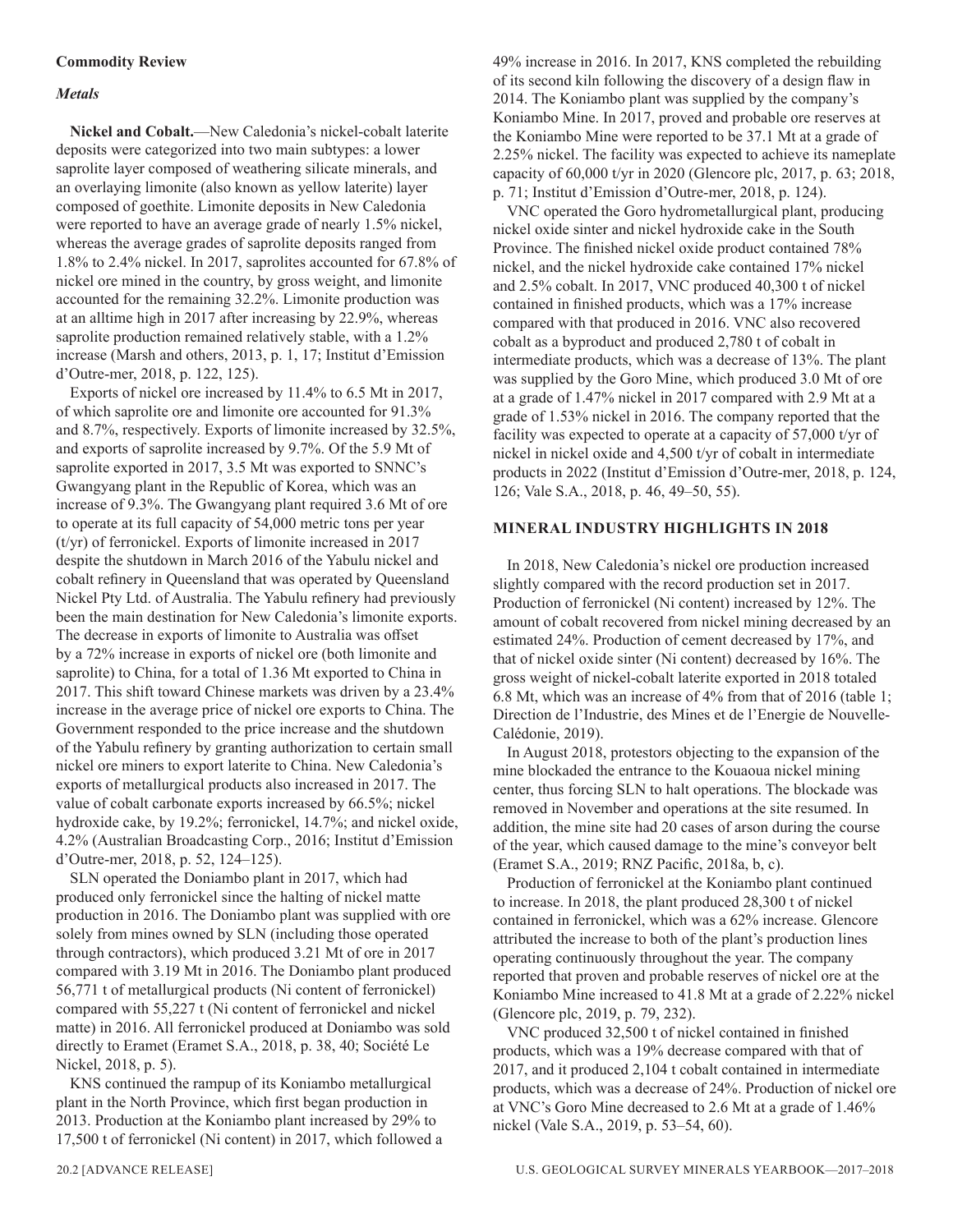#### **Outlook**

On November 4th, 2018, the Government of New Caledonia held a referendum on independence from France in accordance with the 1998 Nouméa Accord. The referendum failed, and New Caledonia remained an overseas territory of France. Another independence referendum was scheduled to be held in 2020 (Dziedzic and Srinivasan, 2018).

In 2018, New Caledonia reached an alltime high in the production of ferronickel (Ni content) and nickel ore (Ni content), breaking the record set in the previous year. This increase in output was owing to the continued ramping up of the Koniambo pyrometallurgical plant. The continued growth in the nickel industry depends heavily on global nickel prices, which decreased between 2011 and 2016. Nickel prices are expected to increase in the near future as a result of increased demand in China as well as an emerging electric vehicle battery market. Nickel mining is expected to remain central to New Caledonia's economy; mineral products are expected to continue to account for the majority of exports and the nickel industry is expected to remain a substantial source of employment (Institut de la Statistique et des Études Économiques Nouvelle-Caledonie, 2017a, p. 12; Institut d'Emission d'Outre-mer, 2018, p. 13, 51, 125, 127).

#### **References Cited**

Australian Broadcasting Corp., 2016, Queensland Nickel—Clive Palmer's refinery in crisis: Australian Broadcasting Corp., May 18. (Accessed June 30, 2018, at http://www.abc.net.au/news/2016-03-11/queensland-nickelrefinery-in-crisis-timeline/7239040.)

Australia Trade and Investment Commission, 2018, Mining to New Caledonia: Canberra, Australian Capital Territory, Australia, Australian Trade and Investment Commission. (Accessed June 12, 2018, at https://www.austrade.gov.au/australian/export/export-markets/countries/ new-caledonia/industries/mining-to-new-caledonia.)

Direction de l'Industrie, des Mines et de l'Energie de la Nouvelle-Calédonie, 2009, Geological map of New Caledonia (1st edition): Noumea, New Caledonia, Direction de l'Industrie, des Mines et de l'Energie de la Nouvelle-Calédonie, 2 p. (Accessed June 12, 2018, at https://dimenc.gouv.nc/ sites/default/files/download/13036078.pdf.)

Direction de l'Industrie, des Mines et de l'Energie de Nouvelle-Calédonie, 2018, Les mines [The mines]: Noumea, New Caledonia, Direction de l'Industrie, des Mines et de l'Energie, 3 p. (Accessed June 6, 2018, at https://dimenc.gouv.nc/mines-et-carrieres/les-mines.)

Direction de l'Industrie, des Mines et de l'Energie de Nouvelle-Calédonie, 2019, Exportations minières [Export of minerals]: Noumea, New Caledonia, Direction de l'Industrie, des Mines et de l'Energie de Nouvelle-Calédonie, 1 p. (Accessed May 2, 2019, at https://dimenc.gouv.nc/sites/default/files/ export\_mine\_mars\_2019\_0.xlsx.)

Dziedzic, Stephen, and Srinivasan, Prianka, 2018, New Caledonia narrowly rejects independence from France in historic referendum: Australian Broadcasting Corp., November 4. (Accessed May 16, 2019, at https://www.abc.net.au/news/2018-11-05/new-caledonia-rejectsindependence-from-france/10464248.)

Eramet S.A., 2016, SLN focus on SLN® 25 ferronickel production: Paris, France, Eramet S.A. press release, August 16. (Accessed June 12, 2018, at https://www.eramet.com/en/sln-focuses-slnr-25-ferronickel-production.)

Eramet S.A., 2018, Tomorrow begins—2017 registration document: Paris, France, Eramet S.A., 349 p. (Accessed June 7, 2018, at https://www.eramet.com/sites/ default/files/2019-05/eramet\_group\_2017registrationdocument.pdf.)

Eramet S.A., 2019, 2018 registration document: Paris, France, Eramet S.A., 396 p. (Accessed May 30, 2019, at https://www.eramet.com/sites/default/ files/2019-05/DRF\_Eramet\_2018\_AMF\_UK.pdf.)

Glencore plc, 2017, Annual report 2016: Baar, Switzerland, Glencore plc, 222 p. (Accessed June 25, 2018, at http://www.glencore.com/dam/jcr:79d87b60 d53a-4f1a-9dbe-4d523f27de83/GLEN-2016-Annual-Report.pdf.)

Glencore plc, 2018, Annual report 2017: Baar, Switzerland, Glencore plc, 220 p. (Accessed June 25, 2018, at http://www.glencore.com/dam/jcr:d6c11311- 5076-44b6-af40-dee29142d663/glen-2017-annual-report.pdf.)

Glencore plc, 2019, Annual report 2018: Baar, Switzerland, Glencore plc, 237 p. (Accessed June 12, 2020, at https://www.glencore.com/dam/jcr:b4e6815b-3a2c-43ca-a9ef-effe606bb3c1/glen-2018-annual-report--.pdf.)

Institut d'Emission d'Outre-mer, 2018, Nouvelle-Calédonie rapport annuel 2017 [New Caledonia annual report 2017]: Paris, France, Institut d'Emission d'Outre-mer, 205 p. (Accessed May 14, 2019, at https://www.ieom.fr/IMG/ pdf/final\_ra\_2017\_version\_en\_ligne.pdf.)

Institut de la Statistique et des Études Économiques Nouvelle-Caledonie, 2017a, L'économie calédonienne entre résilience et recherche de nouveaux équilibres [The Caledonian economy between resilience and the search for new equilibrium]: Noumea, New Caledonia, Institut de la Statistique et des Études Économique, 45 p. (Accessed June 7, 2018, at http://www.isee.nc/component/phocadownload/category/233-pib-et-donneesmacro-economiques?download=1737:l-economie-caledonienne-entreresilience-et-recherche-de-nouveaux-equilibres.)

Institut de la Statistique et des Études Économiques Nouvelle-Caledonie, 2017b, Mine-metallurgie conjoncture 3e trimestre [Mine-metallurgy business cycle 3d quarter]: Noumea, New Caledonia, Institut de la Statistique et des Études Économique, 3 p. (Accessed June 27, 2018, at http://www.isee.nc/ component/phocadownload/category/322-analyse?download=1768:pe-tbminemeta3etrim17.)

Institut de la Statistique et des Études Économiques Nouvelle-Caledonie, 2018, L'emploi dans le secteur nickel [Employment in the nickel sector]: Noumea, New Caledonia, Institut de la Statistique et des Études Économique, 2 p. (Accessed May 16, 2019, at https://web.archive.org/web/20181113171719/ http://www.isee.nc/component/phocadownload/category/147-consultez-lesdonnees-historiques?download=680:les-emplois.)

Institut de la Statistique et des Études Économiques Nouvelle-Caledonie, 2019, Le PBI [The GDP]: Noumea, New Caledonia, Institut de la Statistique et des Études Économique, 1 p. (Accessed May 25, 2020, at http://www.isee.nc/component/phocadownload/category/147-consultez-lesdonnees-historiques?download=680:les-emplois.)

Marsh, Erin, Anderson, Eric, and Gray, Floyd, 2013, Nickel-cobalt laterites—A deposit model, chap. H of U.S. Geological Survey, Mineral deposit models for resource assessment: U.S. Geological Survey Scientific Investigations Report 2010–5070–H, 38 p. (Accessed June 25, 2018, at http://pubs.usgs.gov/ sir/2010/5070/h/.)

McRae, M.E., 2019, Nickel: U.S. Geological Survey Mineral Commodity Summaries 2019, p. 112–113.

RNZ Pacific, 2018a, More fires at New Caledonia's Kouaoua Mine: Radio New Zealand Pacific, December 12. (Accessed May 25, 2019, at https://www.rnz.co.nz/international/pacific-news/378048/more-fires-at-newcaledonia-s-kouaoua-mine.)

RNZ Pacific, 2018b, New Caledonia protest prompts SLN mine closure: Radio New Zealand Pacific, August 15. (Accessed May 25, 2019, at https://www.rnz.co.nz/international/programmes/datelinepacific/ audio/2018658092/new-caledonia-protest-prompts-sln-mine-closure.)

RNZ Pacific, 2018c, Police end blockade of New Caledonia mine: Radio New Zealand Pacific, November 10. (Accessed May 25, 2019, at https://www.rnz.co.nz/international/pacific-news/375600/police-endblockade-of-new-caledonia-mine.)

Société Le Nickel, 2018, Transformer l'enterprise—Rapport d'activité SLN 2017 [Transform the enterprise-activity—Report SLN 2017]: Noumea, New Caledonia, Société Le Nickel, 15p. (Accessed June 5, 2018, at http://www.sln.nc/sites/default/files/flippingbook/rapport\_d\_activite\_2017/ index.html.)

Vale S.A., 2018, Form 20–F—2017: U.S. Securities and Exchange Commission, 192 p. (Accessed June 26, 2018, at http://www.vale.com/EN/investors/ information-market/annual-reports/20f/20FDocs/Vale\_20F\_2017\_i.PDF.)

Vale S.A., 2019, Form 20–F—2018: U.S. Securities and Exchange Commission, 195 p. (Accessed June 12, 2020, at http://www.vale.com/EN/investors/ information-market/annual-reports/20f/20FDocs/Vale\_20-F%20FY2018%20  $-$ %20final i.pdf.)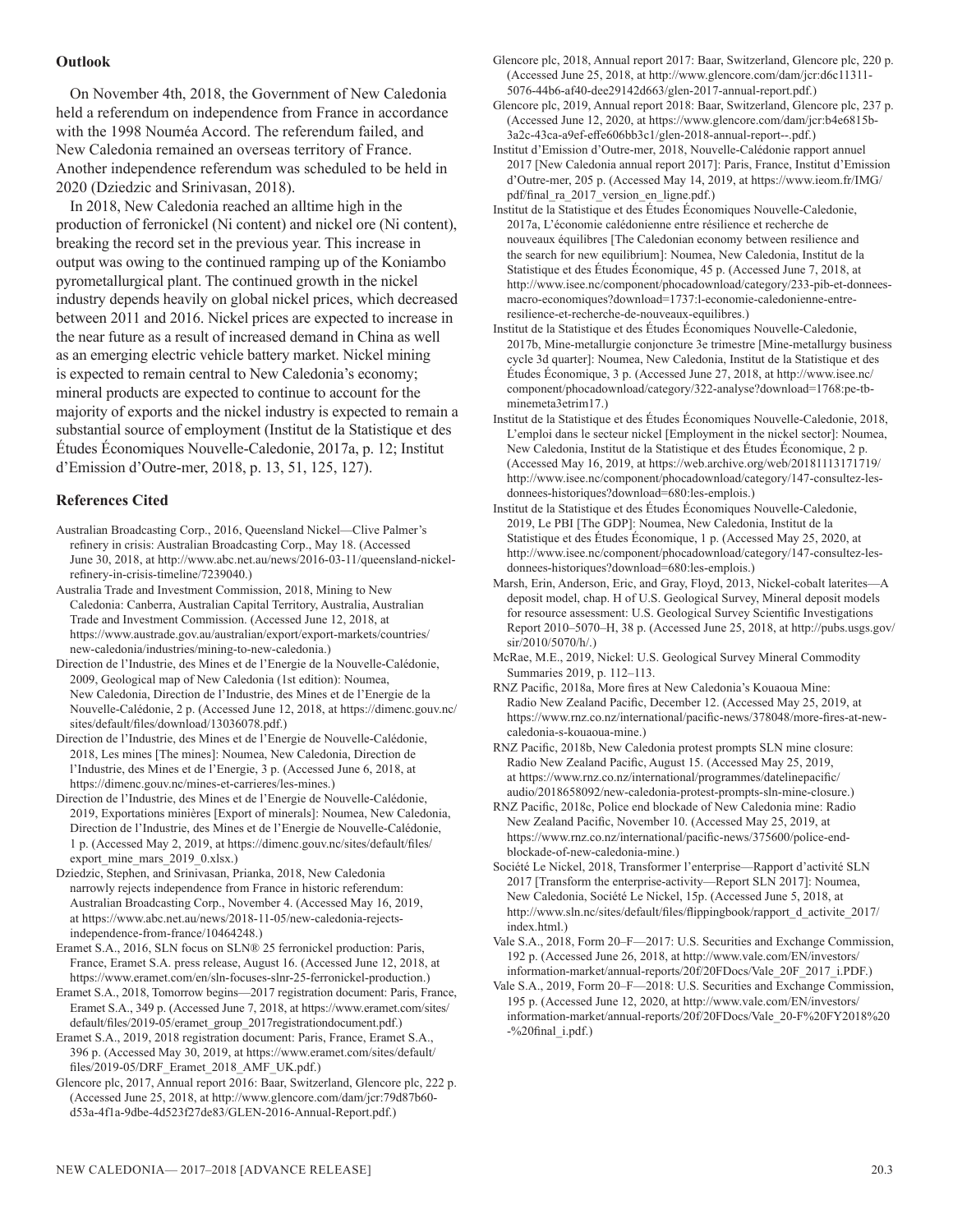#### TABLE 1 NEW CALEDONIA: PRODUCTION OF MINERAL COMMODITIES<sup>1</sup>

#### (Metric tons, gross weight, unless otherwise specified)

| Commodity <sup>2</sup>                            | 2014                    | 2015                  | 2016                   | 2017    | 2018    |
|---------------------------------------------------|-------------------------|-----------------------|------------------------|---------|---------|
| <b>METALS</b>                                     |                         |                       |                        |         |         |
| Cobalt, mine, nickel ore, Co content <sup>e</sup> | $17,500$ <sup>r</sup>   | $19,300$ <sup>r</sup> | $20,400$ <sup>r</sup>  | 21,500  | 21,600  |
| Of which, recoverable <sup>3</sup>                | 4,040                   | $3,640$ <sup>r</sup>  | 3,390                  | 2,780   | 2,100   |
| Ferroalloys, ferronickel:                         |                         |                       |                        |         |         |
| Gross weight                                      | 224,884                 | 228,484 <sup>r</sup>  | $261,420$ <sup>r</sup> | 269,961 | 260,206 |
| Ni content                                        | 54,683                  | 56,486                | $67,518$ <sup>r</sup>  | 73,219  | 82,114  |
| Nickel:                                           |                         |                       |                        |         |         |
| Mine, laterite ore:                               |                         |                       |                        |         |         |
| Gross weight<br>thousand metric tons              | $12,926$ <sup>r</sup>   | $14,786$ <sup>r</sup> | $15,429$ <sup>r</sup>  | 16,552  | 16,634  |
| Ni content                                        | $175, 174$ <sup>r</sup> | 193,199 r             | $204,207$ <sup>r</sup> | 215,382 | 216,225 |
| Intermediate:                                     |                         |                       |                        |         |         |
| Matte:                                            |                         |                       |                        |         |         |
| Gross weight                                      | $12,102$ <sup>r</sup>   | $9,978$ <sup>r</sup>  | $6.333$ $r$            | --      |         |
| Ni content                                        | $8,241$ <sup>r</sup>    | $6,761$ <sup>r</sup>  | 4,287                  | --      |         |
| Nickel cobalt hydroxide, Ni content <sup>4</sup>  | 12,464                  | 9,686                 | 7,269                  | 6,525   | 6,723   |
| Oxide sinter, Ni content                          | 7,366                   | 21,044                | 28,465                 | 30,875  | 25,800  |
| <b>INDUSTRIAL MINERALS</b>                        |                         |                       |                        |         |         |
| Cement, hydraulic                                 | 106,469                 | 112,041               | $111,654$ <sup>r</sup> | 104,253 | 86,343  |

<sup>e</sup>Estimated. <sup>r</sup>Revised. -- Zero.

<sup>1</sup>Table includes data available through May 22, 2019. All data are reported unless otherwise noted. Estimated data are rounded to no more than three significant digits.

<sup>2</sup>In addition to the commodities listed, chromite, copper, crushed stone, gold, iron, manganese, silica sand, and silica may have been produced, but available information was inadequate to make reliable estimates of output.

<sup>3</sup>Mine production of recoved cobalt is estimated from cobalt contained in the following materials: cobalt chloride produced in France from New Caledonia matte, cobalt carbonate, and nickel hydroxide produced in New Caledonia, and lateritic nickel ore exported to Australia. (Lateritic nickel exports to Australia in 2017 and 2018 were zero, and production of matte ended in 2016.)

4 Often called mixed hydroxide product or MHP by industry.